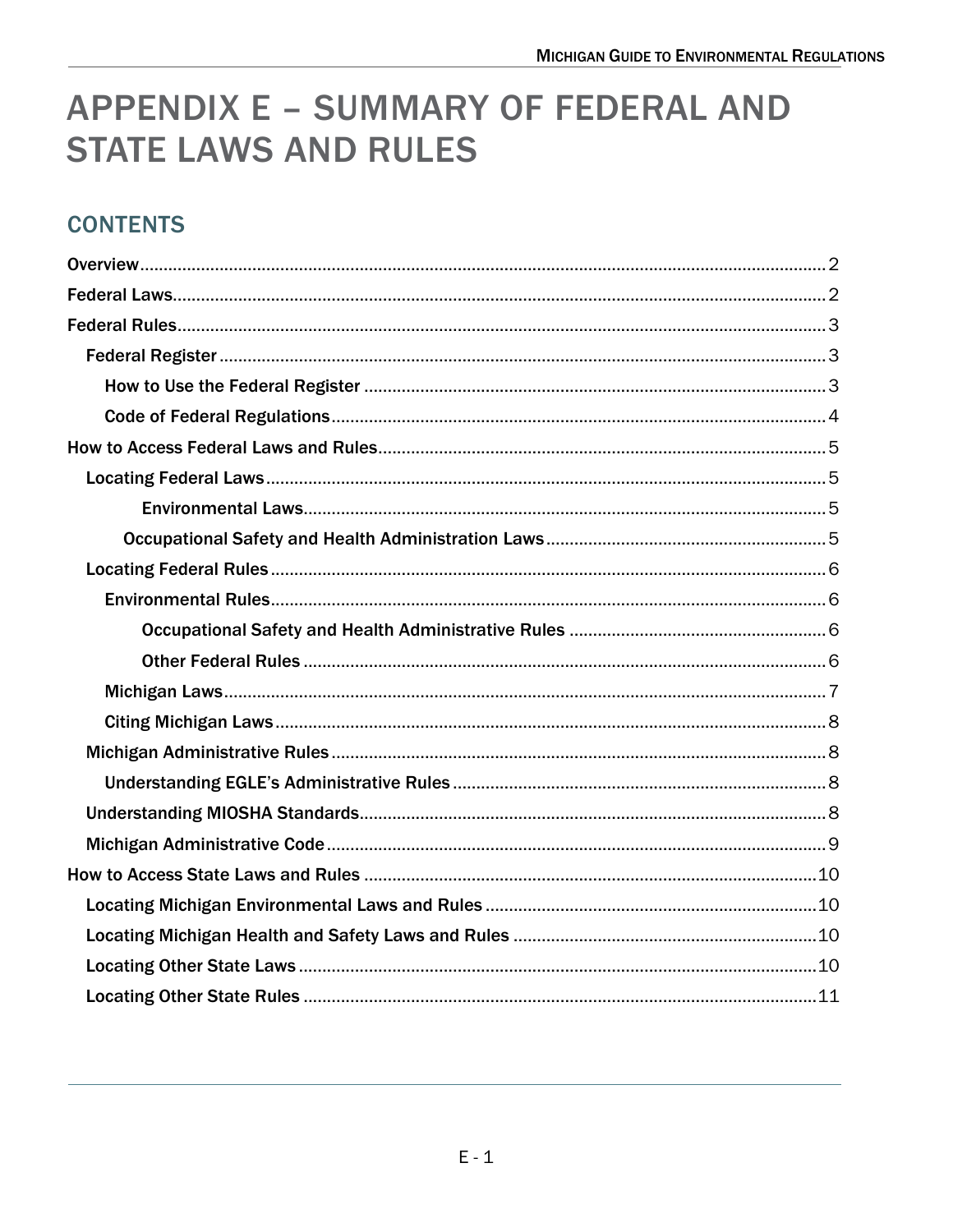# **OVERVIEW**

Laws and administrative rules give the government the authority to regulate manufacturing activities. Laws are public acts or statutes that are created by a legislative body such as Michigan's State Legislature or U.S. Congress. An "administrative rule" is a regulation written by an agency that implements or applies a law. Laws and rules are created and administered at both the state and federal level. Throughout this guidebook a number of regulations are cited. The purpose of this appendix is to help you understand what these citations mean. Additionally, this appendix should increase your understanding of how laws and rules are published and cited, as well as where they can be found.

# <span id="page-1-0"></span>FEDERAL LAWS

All laws enacted by the United States Congress are compiled into the United States Code (USC). The USC is divided into 50 titles by subject matter. Subjects dealing with environmental topics are listed predominantly in USC Title 42, "The Public Health and Welfare," but may be found in other titles as well. Labor issues are located in Title 29, "Labor."

Federal laws are cited by their popular name followed by a reference to the USC. The Clean Air Act is located in 42 USC 7401 et seq. Here "42 USC" refers to Title 42 of the United States Code entitled, "The Public Health and Welfare." "7401 et seq." refers to the first section within Title 42 that pertains to the Clean Air Act and the following sections. The proper citation would read:

The Clean Air Act, 42 USC 7401 et seq.

All of the federal laws cited in this guidebook are listed below:

- [The Clean Air Act \(CAA\), 42 USC 7401 et seq.](https://www.govinfo.gov/app/details/USCODE-2018-title42/USCODE-2018-title42-chap85-subchapI-partA-sec7401)
- [The Clean Water Act \(CWA\), 33 USC 1251 et seq.](https://www.epa.gov/laws-regulations/summary-clean-water-act)
- [Comprehensive Environmental Response, Compensation, and Liability Act \(CERCLA\),](https://www.govinfo.gov/content/pkg/USCODE-2011-title42/html/USCODE-2011-title42-chap103.htm) [42 USC 9601 et seq.](https://www.govinfo.gov/content/pkg/USCODE-2011-title42/html/USCODE-2011-title42-chap103.htm)
- [The Emergency Planning and Community Right-To-Know Act \(EPCRA\), 42 USC 11011 et seq.](https://www.govinfo.gov/content/pkg/USCODE-2011-title42/html/USCODE-2011-title42-chap116.htm)
- [The Federal Hazardous Materials Transportation Act, 49 USC 5101 et seq.](https://uscode.house.gov/view.xhtml?req=granuleid%3AUSC-prelim-title49-chapter51&edition=prelim)
- [The National Environmental Policy Act \(NEPA\), 42 USC 4321 et seq.](https://www.govinfo.gov/content/pkg/USCODE-2011-title42/html/USCODE-2011-title42-chap55.htm)
- The Occupational Safety and Health Act (OSHA), 29 USC 651 et seq.
- [The Pollution Prevention Act \(PPA\), 42 USC 13101 and 13102](https://www.govinfo.gov/content/pkg/USCODE-2011-title42/html/USCODE-2011-title42-chap133.htm)
- [The Resource Conservation and Recovery Act \(RCRA\), 42 USC 6901 et seq.](https://www.govinfo.gov/content/pkg/USCODE-2011-title42/html/USCODE-2011-title42-chap82.htm)
- [The Safe Drinking Water Act \(SWDA\), 42 USC 300f et seq.](https://www.govinfo.gov/content/pkg/USCODE-2011-title42/pdf/USCODE-2011-title42-chap6A-subchapXII.pdf)
- [The Superfund Amendments and Reauthorization Act \(SARA\), 42 USC 9601 et seq.](https://uscode.house.gov/view.xhtml?path=/prelim@title42/chapter103&edition=prelim)
- [The Toxic Substances Control Act \(TSCA\), 15 USC 2601 et seq.](https://uscode.house.gov/view.xhtml?path=/prelim@title15/chapter53&edition=prelim)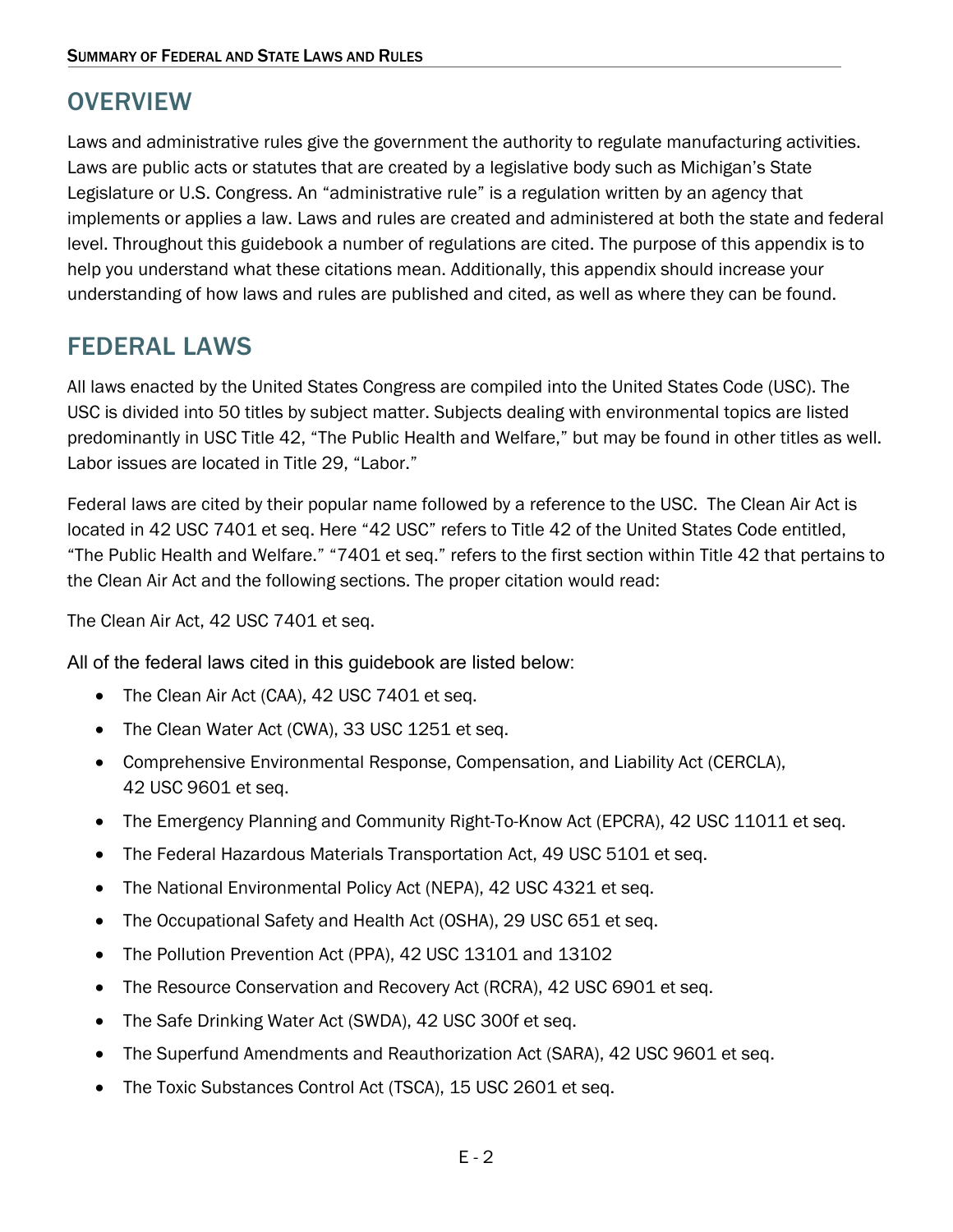# <span id="page-2-0"></span>FEDERAL RULES

Federal rules are promulgated by agencies within the federal government such as the U.S. Environmental Protection Agency or the Occupational Safety and Health Administration. Federal rules are compiled into two documents: The Federal Register and the Code of Federal Regulations.

### <span id="page-2-1"></span>FEDERAL REGISTER

The Federal Register (FR) is a daily publication used to notify the public of official federal government actions. It is published by the Office of the Federal Register, U.S. National Archives and Records Administration (NARA), every Monday through Friday except federal holidays. The FR is the official publication for presidential documents and executive orders as well as notices, rules, and proposed rules from federal agencies and organizations.

#### <span id="page-2-2"></span>How to Use the Federal Register

A typical first page of a Federal Register follows. See numbers to match referenced explanations.

| [Federal Register: June 8, 1998 (Volume 63, Number 109)] 0                    |
|-------------------------------------------------------------------------------|
| [Proposed Rules]                                                              |
| [Page 31197]                                                                  |
| <b>ENVIRONMENTAL PROTECTION AGENCY</b>                                        |
| 40 CFR Parts 72 and 75 <b>@</b>                                               |
| $[FRL-6109-1]$ <sup>8</sup>                                                   |
| <b>RIN 2060-AG46</b>                                                          |
| Acid Rain Program; Continuous Emission Monitoring Rule Revisions <sup>4</sup> |
| AGENCY: Environmental Protection Agency (USEPA) <sup>●</sup>                  |
| ACTION: Proposed rule; correction. <b>O</b>                                   |

- A regulation in the Federal Register is cited by the date of issue, volume, number, and the page on which the regulation appears.
- A reader's aid section serves as an index and lists the CFR titles and parts that have been affected for that particular month, up to the date of printing.
- **O** It lists the page number in the register where you can find the details of the revision.
- $\bullet$  The title of the document follows,
- $\Theta$  The issuing agency.
- Lastly, the action of the document (i.e., proposed rule, final rule, notice, correction, etc.).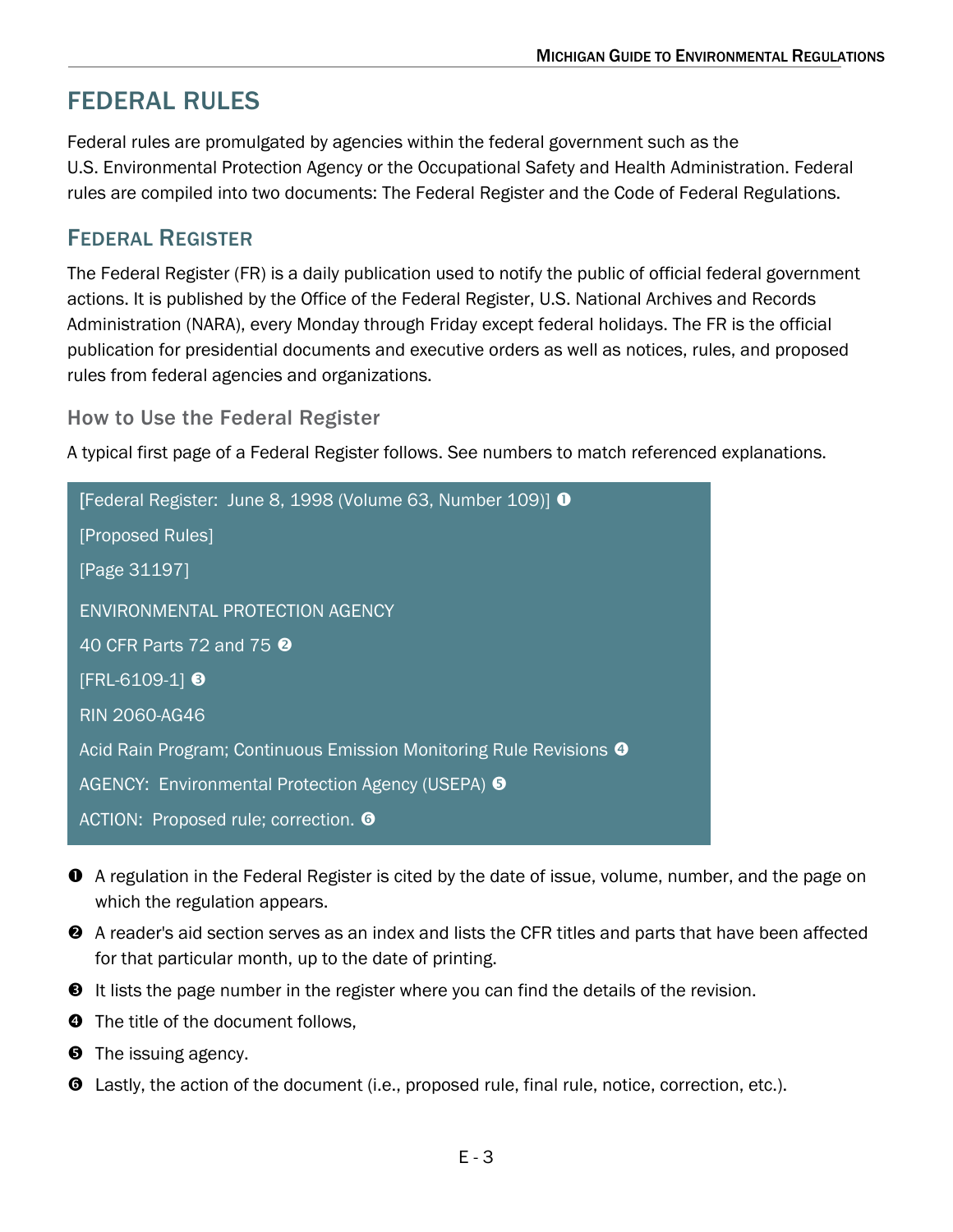### <span id="page-3-0"></span>Code of Federal Regulations

The Code of Federal Regulations (CFR) is an annual codification of the general and permanent rules established in the Federal Register by the executive departments and agencies of the federal government. The CFR, like the USC, is divided into 50 titles that represent broad areas subject to Federal Regulation. Environmental regulations are contained primarily in Title 40 entitled, "Protection of Environment." Regulations pertaining to occupational safety and health are located in Title 29 entitled, "Labor." Each title of the CFR is published in separate volumes that are revised once each calendar year to add amendments published in the Federal Register. Title 40 and Title 29 are issued every July 1.

Each title of the CFR is divided into subtitles and chapters that usually bear the name of the issuing agency (e.g., the Environmental Protection Agency or the Occupational Health and Safety Administration). Chapters may be divided further into subchapters that cover specific regulatory areas and organize parts by topic area. Chapters and subchapters are divided into parts (large parts are sometimes divided into subparts). All parts are organized into sections; most references in the CFR will be to the section level. Below is the CFR hierarchy for the U.S. Environmental Protection Agency (USEPA) and Occupational Health and Safety Administration (OSHA).

#### USEPA

#### **OSHA**

| Title 40 – Protection of the Environment                     | Title 29 - Labor                                                                                       |
|--------------------------------------------------------------|--------------------------------------------------------------------------------------------------------|
| Chapter I - Environmental Protection Agency                  | Subtitle B - Regulations relating to labor                                                             |
| Subchapter $A - R$                                           | Chapter XVII - Occupational Safety and<br><b>Health Administration</b>                                 |
| Parts - 1-799                                                |                                                                                                        |
| Subparts - further divide parts                              | Parts - 1900-1999                                                                                      |
| Sections – numbered and cover specific                       | Subparts - further divide parts                                                                        |
| areas such as applicability, definitions,<br>standards, etc. | Sections – numbered and cover specific<br>areas such as applicability, definitions,<br>standards, etc. |

To locate a specific regulation, the most important divisions of the CFR are the title, part/subpart, and section. To find a particular regulation in the CFR, you have to first understand how it is cited. Usually, a reference to the CFR is cited to a particular section or subpart. "40 CFR 261.10" refers to a specific section. Here, "40 CFR" refers to Title 40 of the CFR and "261.10" denotes the section. The number to the left of the decimal, "261," refers to the part. The number to the right of the decimal, "10," identifies the particular section within that part. To reference a broader portion of the CFR, you would reference an entire subpart. Consider "40 CFR 162(C)". Here "162(C)" refers to Part 162, Subpart C.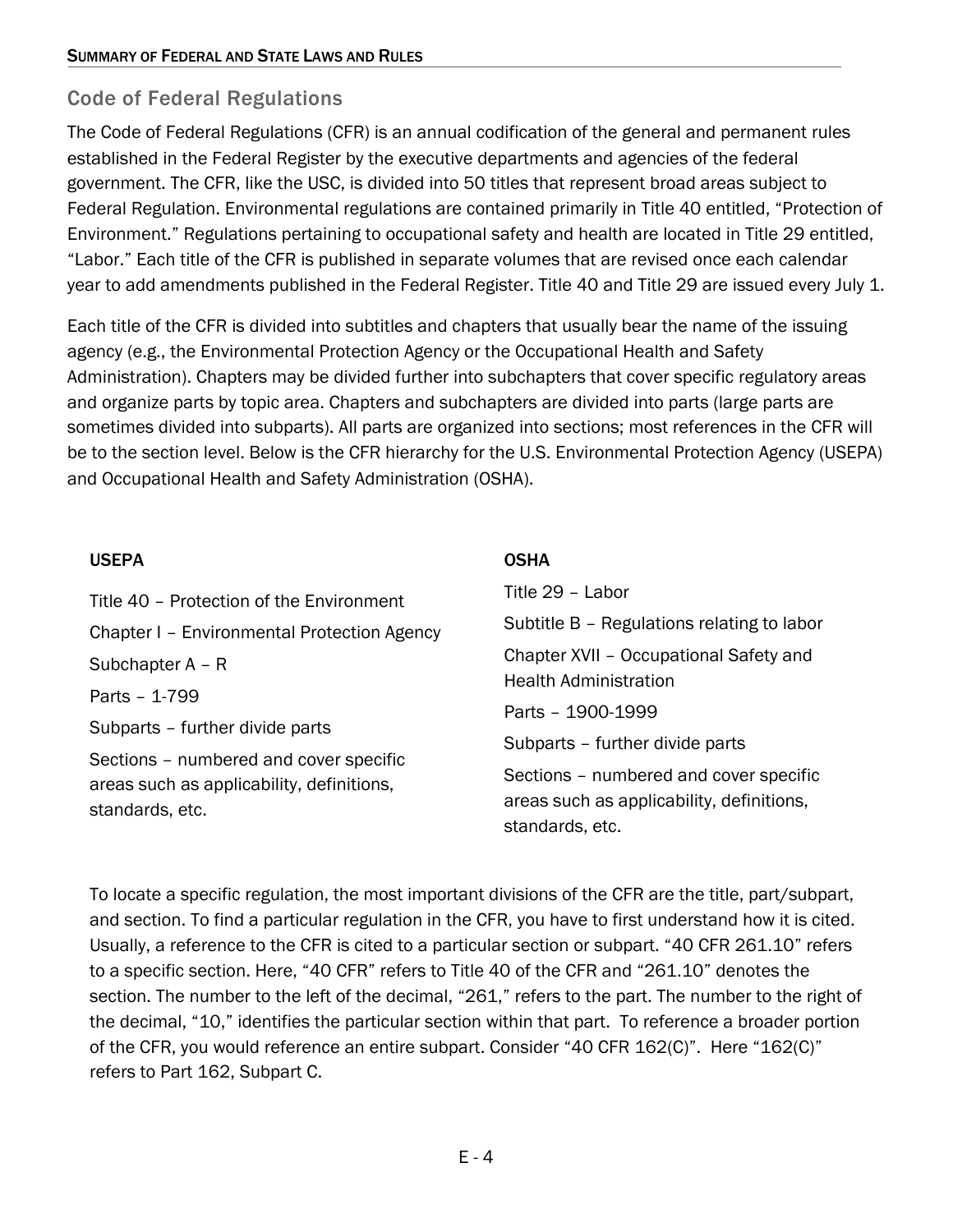A typical first page from the CFR is illustrated as follows:

Code of Federal Regulations] [Title 40, Volume 5, Parts 61 to 71] [Revised as of July 1, 1996] From the U.S. Government Printing Office via GPO Access [CITE: 40 CFR 63] [Page 667-674] TITLE 40—PROTECTION OF ENVIRONMENT CHAPTER I—ENVIRONMENTAL PROTECTION AGENCY PART 63—NATIONAL EMISSION STANDARDS FOR HAZARDOUS AIR POLLUTANTS FOR SOURCE CATEGORIES—Table of Contents Subpart M-National Perchloroethylene Air Emission Standards for Dry Cleaning Facilities Source: 58 FR 49376, Sept. 22, 1993, unless otherwise noted.

# <span id="page-4-0"></span>HOW TO ACCESS FEDERAL LAWS AND RULES

By following the steps outlined in this section you will be able to locate any federal law or administrative rule online. Federal laws can be located through the USEPA and OSHA Web sites. These Web sites give you direct access to all the popular federal statutes administered by these agencies as well as many other page links that can assist you in gaining information. In addition, by using these Web sites you can search Federal Register and CFR documents for federal rules.

# <span id="page-4-1"></span>LOCATING FEDERAL LAWS

By accessing the USEPA Web site, you can locate a number of federal statutes pertaining to the environment. If you are searching for federal statutes regarding labor issues like the Occupational Safety and Health Act, you should access the Occupational Safety and Health Administration's (OSHA) Web site.

#### <span id="page-4-2"></span>Environmental Laws

Ī

Enter the following Web site: **[www.epa.gov/laws-regulations](http://www.epa.gov/laws-regulations)**. This page allows you to access all the major federal laws that address the environment.

#### <span id="page-4-3"></span>Occupational Safety and Health Administration Laws

Enter the following Web site: **[www.osha.gov/law-regs.html](http://www.osha.gov/law-regs.html)**. From this site you may access the Occupational Safety and Health Act (OSH Act) or find links to other relevant pages including the Department of Labor (DOL) Web site which contains additional statutes.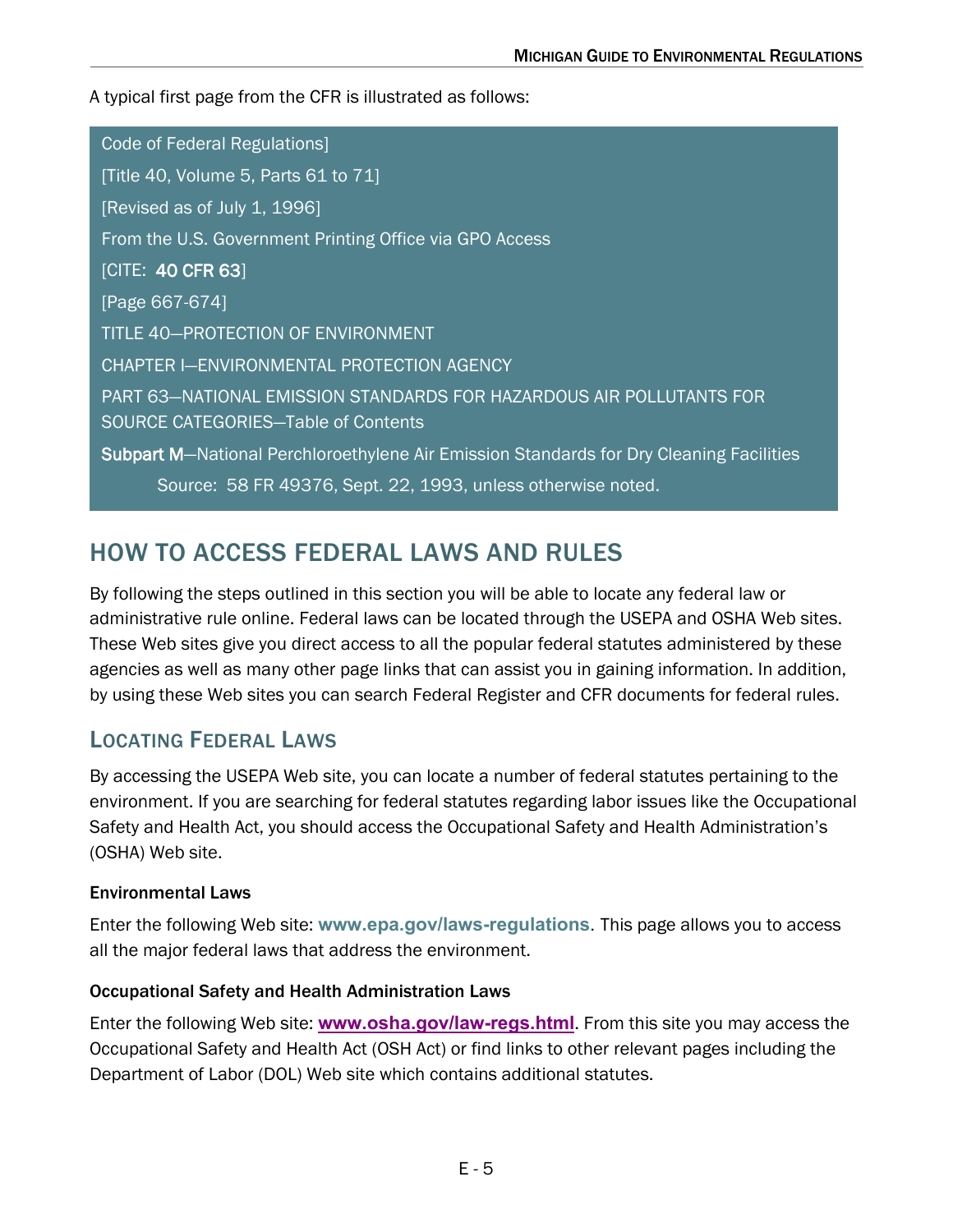### <span id="page-5-0"></span>LOCATING FEDERAL RULES

You can find federal rules using the Federal Register, which is published daily or by reviewing the Code of Federal Regulations (CFR), which is updated regularly. The Environmental Protection Agency Web site and the Occupational Safety and Health Administration Web site give you direct access to these documents.

#### <span id="page-5-1"></span>Environmental Rules

From the USEPA Laws and Regulations Web site, **[www.epa.gov/laws-regulations,](http://www.epa.gov/laws-regulations)** you can access the Federal Register documents issued by the USEPA. You can also access the CFR. Both the official CFR, which is typically not updated until July of the current calendar year and the e-CFR, which is an up-to-date, unofficial version of the CFR, can be accessed here.

#### <span id="page-5-2"></span>Occupational Safety and Health Administrative Rules

Access the OSHA Laws and Regulations Web site at: **[www.osha.gov/law-regs.html](http://www.osha.gov/law-regs.html)**. From this site you may find Federal Register documents pertaining to OSHA as well as links to relevant CFR documents and standards.

#### <span id="page-5-3"></span>Other Federal Rules

Enter the following Web site: **[www.ecfr.gov](http://www.ecfr.gov/)**. Using the dropdown list select the CFR title you want to search under. For example, Environmental Regulations are found in Title 40, OSHA regulations are found in Title 29, and USDOT regulations are found in Title 49.

**Note:** The best way to view or print an entire subpart and nothing but the subpart is to use the Search feature of the [e-CFR](http://ecfr.gpoaccess.gov/cgi/t/text/text-idx?sid=cece82c63fbe8091e40ba25802c1bdaf&c=ecfr&page=boolean). Select "Boolean search" from the side bar on the e-CFR page. Enter the number of the CFR title. In the first long rectangular box, give the part number, and select "Part Number" from the drop-down menu. In the second search box, enter the letters of the Subpart heading and select "Subpart ID" from the drop-down menu. (If your subpart has no ID

| <b>Boolean Search:</b> Use the pulldown to select a text region to retrieve.<br>Enter terms which must appear in the selected region. |
|---------------------------------------------------------------------------------------------------------------------------------------|
| <b>Order results by:</b> Relevance                                                                                                    |
| <b>Enter a Title Number</b><br>40<br>To Limit Search to One Current CFR Title<br>[If left empty, all CFR Titles will be searched]     |
| Retrieve:<br>Within   Part Number<br>63<br>$\check{ }$                                                                                |
| Within   Subpart ID<br>and $\vee$<br>HH<br>v                                                                                          |
| Within Section<br>and $\vee$<br>$\check{ }$                                                                                           |
| Submit search                                                                                                                         |

number [like "A", "B", or "GGG"], use most or all of the subpart heading and select within "Subpart heading.") Click on "Submit Search."

| Display Results: 1 to 1 of 1 Total Results |
|--------------------------------------------|
| <b>Ordered By: Relevance</b>               |

|      | Title 40: Protection of Environment                                                                                                    |
|------|----------------------------------------------------------------------------------------------------------------------------------------|
|      | <b>PART 63-NATIONAL EMISSION STANDARDS FOR HAZARDOUS AIR POLLUTANTS FOR SOURCE</b>                                                     |
|      | <b>CATEGORIES (CONTINUED)</b>                                                                                                          |
| T11. | Subpart HH—National Emission Standards for Hazardous Air Pollutants From Oil and Natural Gas<br><b>Production Facilities [Context]</b> |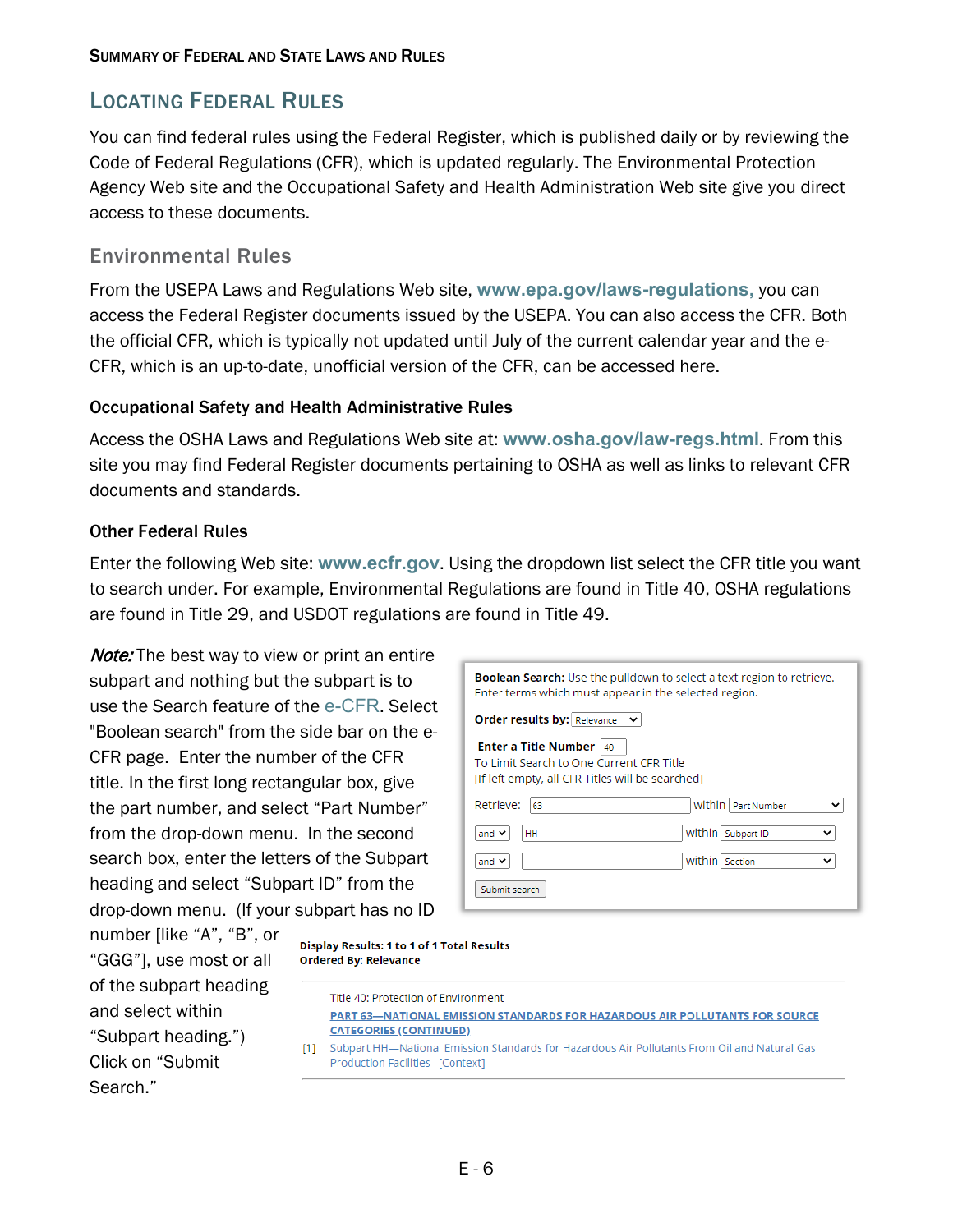### <span id="page-6-0"></span>Michigan Laws

After the Governor signs a bill into law, it is assigned a public act number and then added to the Michigan Compiled Laws (MCL). The MCL is a collection of all state laws currently in force through a particular publication date. It not only includes public acts enacted by the Legislature, but also The Michigan Constitution of 1963, as amended; and Executive Reorganization Orders issued by the Governor. The MCL is organized into three levels: chapters, acts, and sections.

The MCL is comprised of 830 chapters that address various subjects. Within each chapter is one or more public acts. The Natural Resources and Environmental Protection Act, Public Act 451 of 1994, as amended is found in Chapter 324; and the Michigan Occupational Safety and Health Act (MIOSHA), Public Act 154 of 1974, as amended is found in Chapter 408. Public Acts may be divided into parts or articles that are divided further into sections. Each section within the MCL is assigned a "compilation number." This number serves as a reference to assist in locating any section of law. If you know the section compilation number, you can easily locate the law in the MCL. The following example illustrates the components of a section within the MCL. This particular section is taken from Michigan's Occupational Safety and Health Act (MIOSHA):

#### 408.1012  $\bullet$  Duties of employee  $\bullet$ .

Sec. 12. <sup>O</sup> An employee shall:

(a) Comply with rules and standards promulgated, and with orders issued pursuant to this act.

(b) Not remove, displace, damage, destroy, or carry off a safeguard furnished or provided for use in a place of employment, or interfere in any way with the use thereof by any other person.

History: 1974, Act 154, Eff. Jan. 1, 1975. <sup>O</sup>

- "408.1012" is the section compilation number, which describes where this piece of law is located in the MCL. The numbers to the left of decimal, "408," refer to a chapter of the MCL. Here, "408" refers to Chapter 408 of the MCL entitled "Labor." The numbers to the right of the decimal, "1012," represent the specific section and serve to further organize the section within the chapter.
- To the right of the section number is the "catchline," a brief description of the section's content.
- $\bullet$  "Sec. 12" is the internal section number within the Act itself and immediately precedes the text of the section.
- **O** Following the text of the section are editorial notes. There are seven types of editorial notes that may follow a section: history notes, compilers notes, constitutionality notes, transfer of power notes, former law notes, cited in other section notes, and cross-reference notes. The history note in this example lets the reader know that this section comes from Act No. 154 of 1974 and became effective January 1, 1975.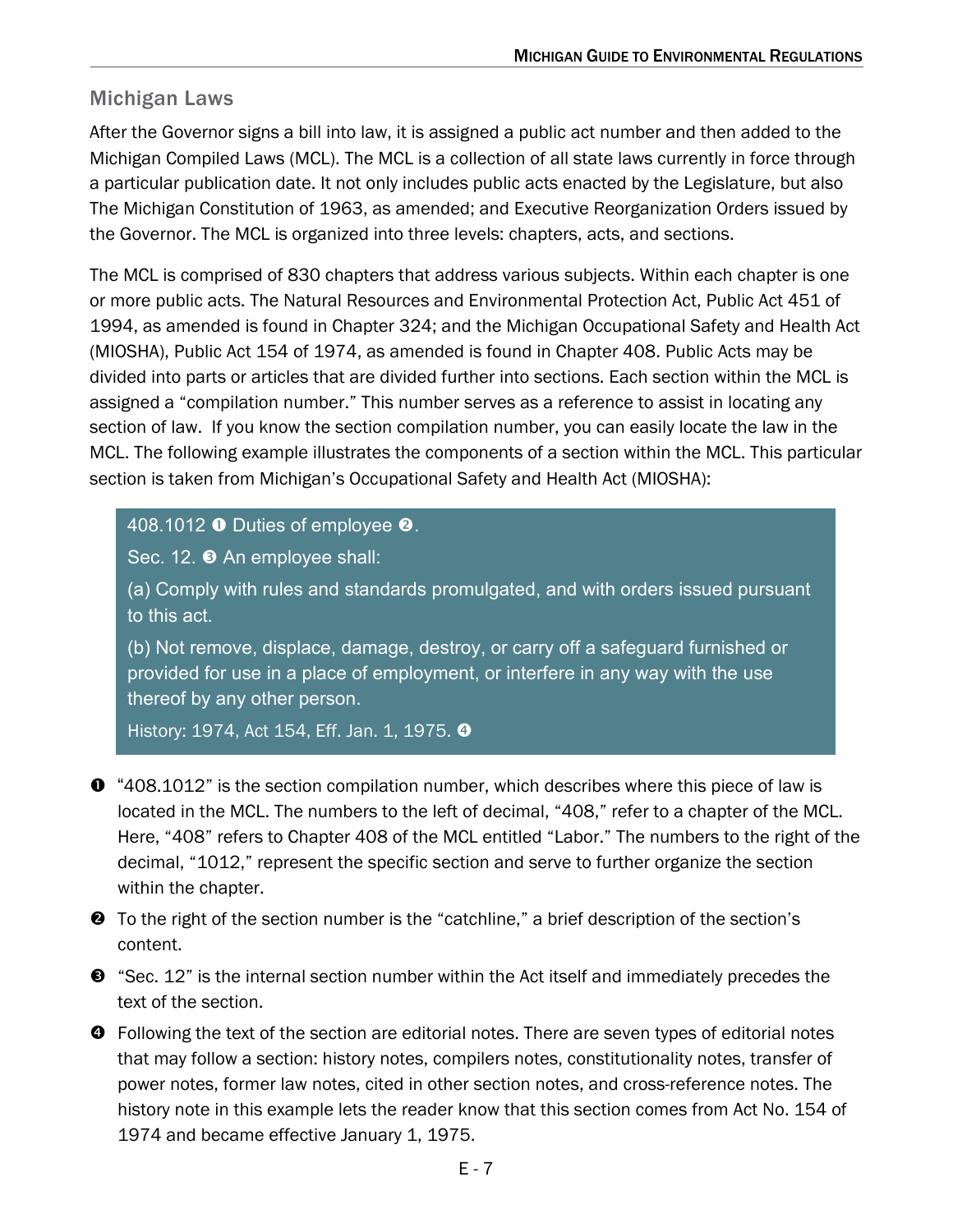### <span id="page-7-0"></span>Citing Michigan Laws

A law may be cited to a public act in its entirety or a particular division. Following are examples of how a state law may be cited. In this guidebook most references to state laws will be to an entire public act or part of an act.

An act referenced in its entirety will reference the act's popular name, number, and year of enactment as in the following: The Natural Resources and Environmental Protection Act, Public Act 451 of 1994, as amended (Act 451). Any further reference to the same citation might be abbreviated to just the act number, for example, Act 451.

When a specific part of an act is referenced, it is cited to the public act by the part number and title as in the following: Part 115 (Solid Waste Management) of the Natural Resources and Environmental Protection Act, Public Act 451 of 1994, as amended (Act 451). Any further reference to that same citation might be abbreviated to include just the part number, for example, Part 115 of Act 451.

# <span id="page-7-1"></span>MICHIGAN ADMINISTRATIVE RULES

Once a law is enacted, state administrative agencies such as EGLE are charged with the duty of making sure the law is implemented. Statutes, like the Natural Resources and Environmental Protection Act, Public Act 451 of 1994, as amended, give agencies the authority to promulgate administrative rules. Although they are not technically laws, when rules are properly processed and enacted, they have the same force and effect as law. The Administrative Procedures Act, Public Act 306 of 1969, as amended, was enacted to address the procedures that govern the creation, processing, and publication of rules. This act outlines the entire rule making process, from the initial request to finalization.

### <span id="page-7-2"></span>Understanding EGLE's Administrative Rules

Michigan's Department of Environment, Great Lakes, and Energy (EGLE) has the authority to promulgate rules under Act 451. Each division within EGLE administers its own set of rules. For example, the Air Quality Division administers a set of rules known as the "Air Pollution Control Rules." An agency will typically organize its administrative rules into parts. The Air Pollution Control Rules are divided into parts concerning issues such as emission limitations and prohibitions, monitoring, and permitting. Like all administrative rules, EGLE's rules are compiled in the Michigan Administrative Code.

# <span id="page-7-3"></span>UNDERSTANDING MIOSHA STANDARDS

Section 18(c) of the Occupational Safety and Health Act allows states to assume responsibility for the development and enforcement of occupational safety and health standards. There are 21 states, including Michigan, that are known as "State Plan States." Michigan's Occupational Safety and Health Act (MIOSHA), Public Act 154 of 1974, as amended, gives the Department of Labor and Economic Opportunity (LEO) the authority to create its own and/or adopt federal standards.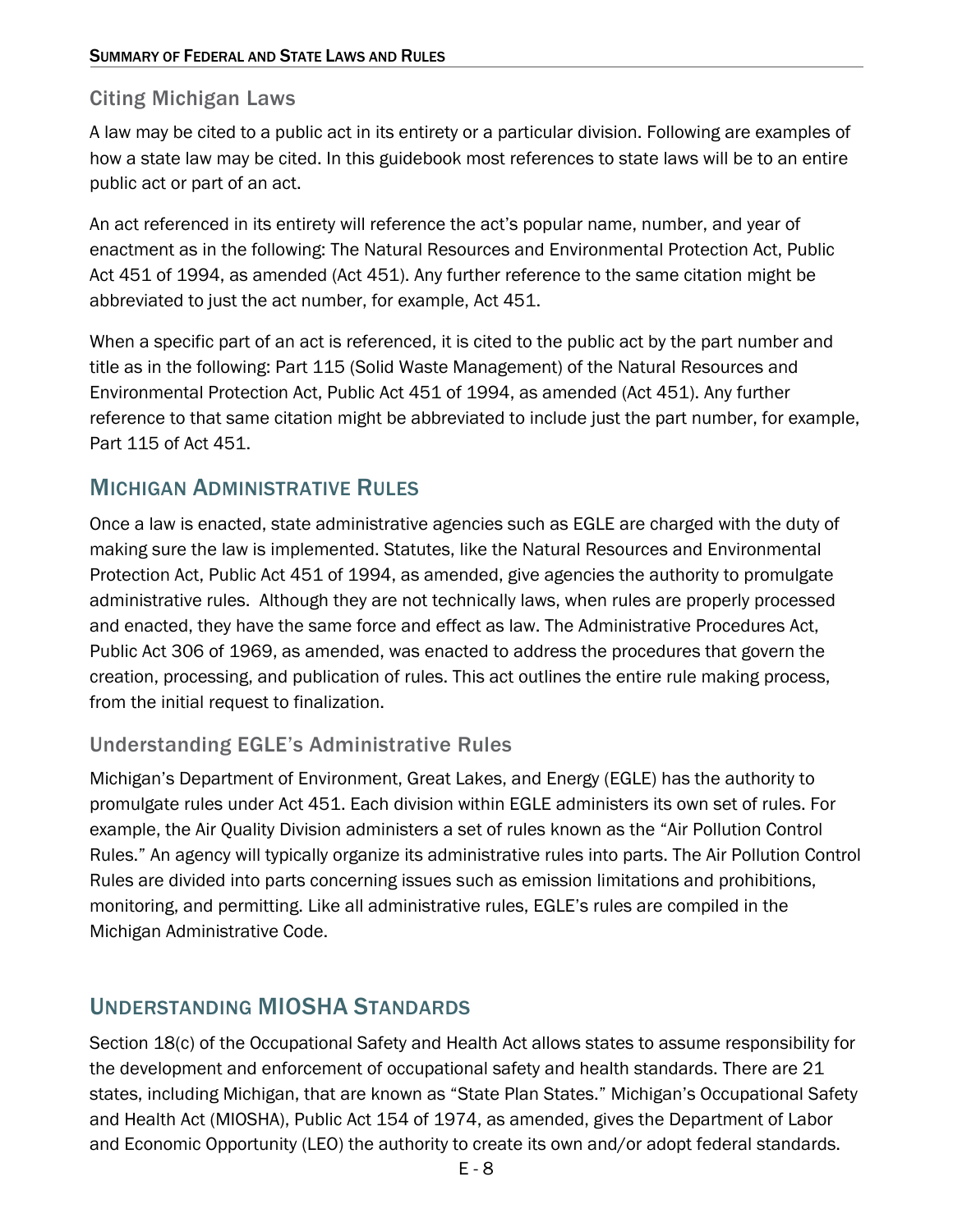MIOSHA rules are organized into four broad standards: General Industry Health, General Industry Safety, Construction Health, and Construction Safety. The MIOSHA General Industry and Construction Safety Standards are divided into parts. Within each of these standards are rules that address various subjects. For example, Part 90 of the General Industry Safety Standards contains a number of rules regarding "Confined Space Entry."

It is important for anyone who is involved in general industry or construction activities to be aware of all the standards that may affect them. You should not only consider the standards that may apply to your operation in general, but also specific situations as well. For instance, a manufacturing plant must comply with all applicable General Industry Standards; however, if at some point employees of that plant engage in construction activities within the plant, then the Construction Standards become applicable as well.

### <span id="page-8-0"></span>MICHIGAN ADMINISTRATIVE CODE

The Michigan Administrative Code (MAC) is the collection of all permanent administrative rules. The Office of Regulatory Reinvention (ORR) keeps the MAC up to date daily at its Web site **[Michigan.gov/orr](http://www.michigan.gov/orr)**.

Rules are organized into the MAC by their "R" number. To help us better understand its usage, consider the example below, which is an excerpt from Michigan's Air Pollution Control Rules:

#### R 336.1901 **O** Air contaminant or water vapor; when prohibited. **@**

Rule 901.  $\bullet$  Notwithstanding the provisions of any other commission rule, a person shall not cause or permit the emission of an air contaminant or water vapor in quantities that cause, alone or in reaction with other air contaminants, either of the following:

- (a) Injurious effects to human health or safety, animal life, plant life of significant economic value, or property.
- (b) Unreasonable interference with the comfortable enjoyment of life and property.

History: 1979 ACS 1, Eff. Jan. 19, 1980. <sup>9</sup>

- "R 336.1901" is referred to as the "R" number. This number describes where the rule may be found in the MAC. Most R numbers consist of two numbers separated by a decimal point. The MAC is organized numerically in ascending order, first by the left side of the R number and then by the right. The number to the left of the decimal point generally refers to the chapter of the MCL containing the statutory authority to which an agency promulgated the rule. In this example, "336" refers to Chapter 336 of the Michigan Compiled laws entitled "Air Pollution." The numbers to the right of the decimal point correspond to the digit or digits in the rule number.
- To the right of the R number is what is referred to as the "catchline," which is a short statement explaining the topic of the rule.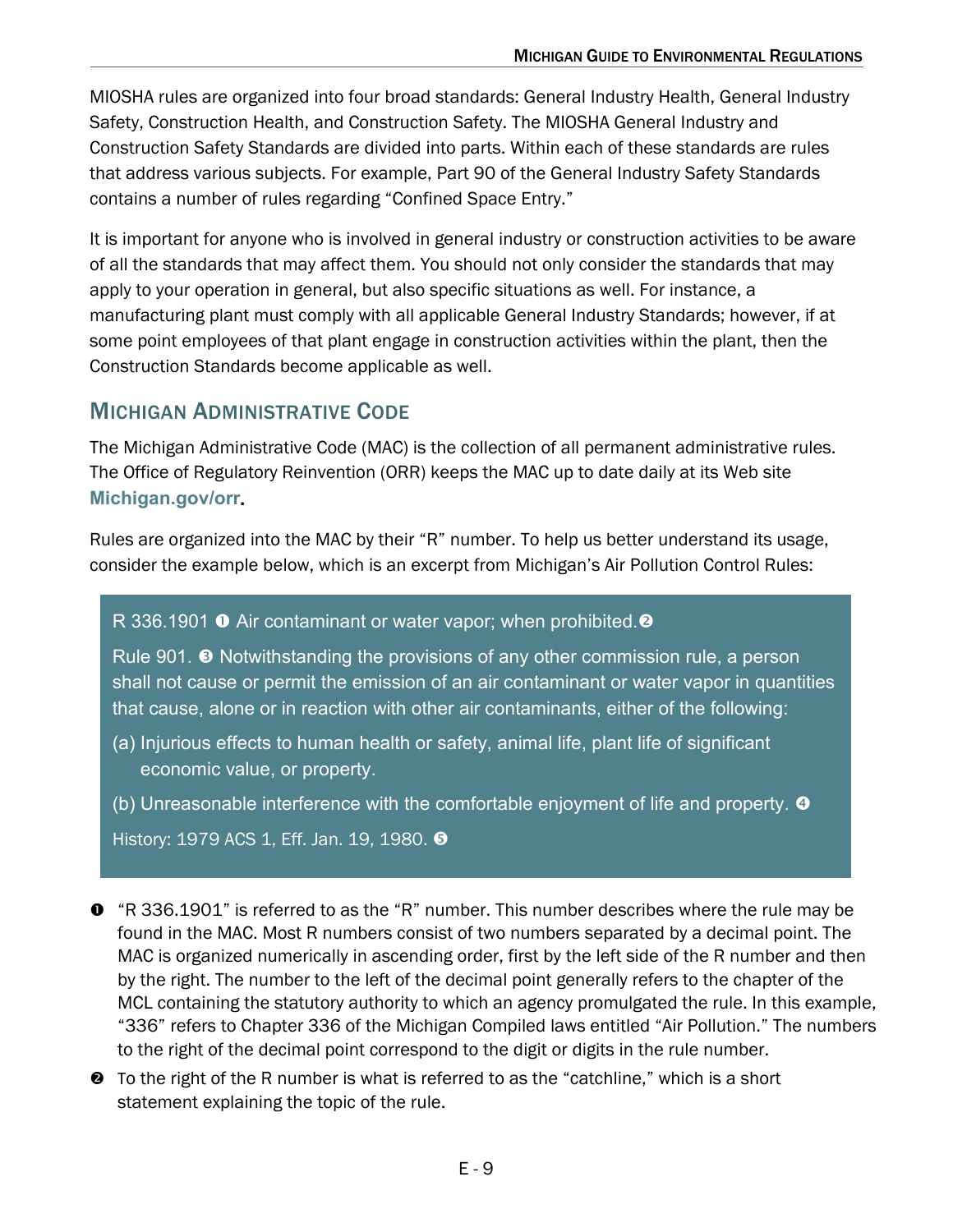- Preceding the text is the actual rule number, "Rule 901," which is usually some variation of the right side of the R number, depending on how the agency has organized its rules.
- **O** This is the text of the rule. If the rule is rather large, it may be divided into a series of independent statements that pertain to the preceding material.
- At the end of each rule is a history note that contains the rule's effective date, its origin, and any amendments. The history note in this example informs readers that the rule originated in 1979 Administrative Code Supplement Number 1 and became effective on January 19, 1980. Any amendment effective dates follow this date.

# <span id="page-9-0"></span>HOW TO ACCESS STATE LAWS AND RULES

You can obtain a state law by going directly to the Michigan Compiled Laws (MCL). State rules are obtained from the Michigan Administrative Code (MAC). You may search the entire MCL through the "Michigan Legislative Information Web Server" at [MichiganLegislature.org](http://www.michiganlegislature.org/) and MAC through the Office of Regulatory Reinvention (ORR) Web site [Michigan.gov/orr](http://www.michigan.gov/orr).

### <span id="page-9-1"></span>LOCATING MICHIGAN ENVIRONMENTAL LAWS AND RULES

<span id="page-9-2"></span>The EGLE web site, [Michigan.gov/EGLELaws](http://www.michigan.gov/EGLELaws), lists all of EGLE's environmental regulations by division, as well as many statutes and links to federal environmental sites.

# LOCATING MICHIGAN HEALTH AND SAFETY LAWS AND RULES

If you are interested in finding specific administrative rules and standards promulgated under Michigan's Occupational Safety and Health Act (MIOSHA), go to the Michigan Occupational Safety and Health Administration (MIOSHA) Web site: [Michigan.gov/MIOSHA](http://www.michigan.gov/miosha). Scroll down to select "Standards and Legislation" from the left navigation menu.

# <span id="page-9-3"></span>LOCATING OTHER STATE LAWS

There are two ways you can search the MCL for a law. The first is by referencing the compiled law number (compilation number). Second, you can also search by public act number and year. By far the easiest and most up-to-date method is by using the Internet. Accessing the MCL Web site is much easier to use than the multiple volumes of the MCL and can be done at your home or office. Following is an explanation of how to find a particular law on the MCL web site: [MichiganLegislature.org.](http://www.michiganlegislature.org/)